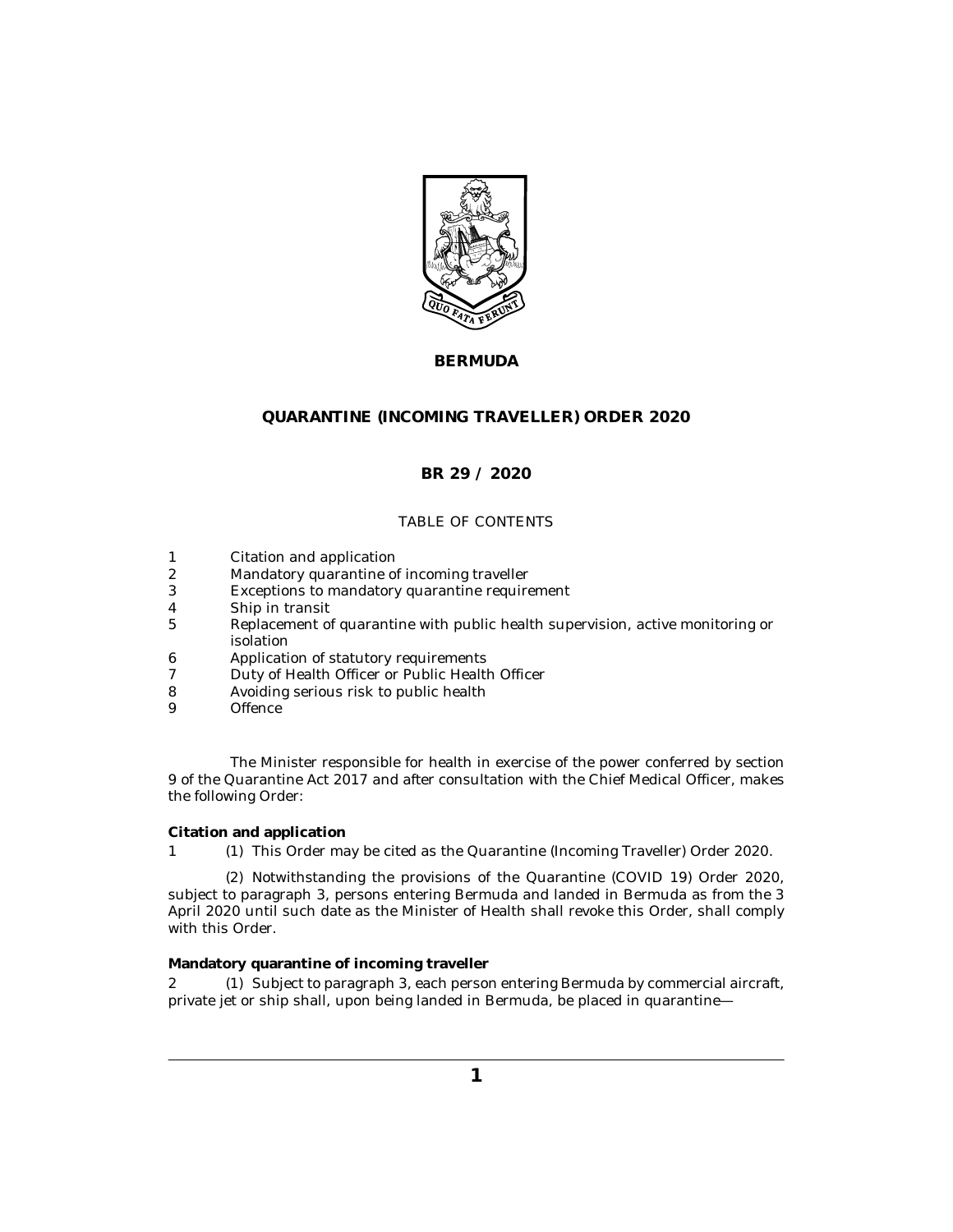- (a) for a period not exceeding  $14$  days, subject to paragraph  $5(2)$ ;
- (b) at a place approved by the Quarantine Authority for the purpose.

<span id="page-1-0"></span>A Health Officer shall be responsible for each person placed under quarantine (2) under paragraph (1).

(3) In this Order "landed" means landed for purposes of the Bermuda Immigration and Protection Act 1956.

**Exceptions to mandatory quarantine requirement**

Paragraph 2 shall not apply to a person who enters Bermuda and is landed in Bermuda, who is— 3

- (a) a crew member of
	- a cargo or commercial aircraft; (i)
	- (ii) a cargo ship; or
	- an aircraft operating for the purpose of giving medical attention, (iii) delivering medical supplies to Bermuda, or airlifting a patient to or from Bermuda, which crew shall be taken to include any medical personnel on the flight;
- (b) a person who has written permission of the Quarantine Authority to enter Bermuda.
- a child under the age of 18 years; (c)
- (d) subject to paragraph 4, a ship in transit.

### **Ship in transit**

A conveyance operator of a ship and the crew who, for purposes of regulation 4 (1) 8 of the Quarantine (Maritime and Air) Regulations 2017, have entered Bermuda on transit shall—

- (a) anchor or berth the ship at a location approved by the Quarantine Authority;
- (b) remain confined to the ship for the duration of the transit stop; and
- (c) clearly display on the ship a yellow quarantine flag.

The conveyance operator shall forthwith notify Bermuda Maritime Operations (2) Centre or Bermuda Radio, on marine VHF Channel 16, in the case where the ship in quarantine is required to shift anchorage as a result of—

- weather disturbances; or (a)
- (b) other circumstances (such as an where an anchor drags or does not hold),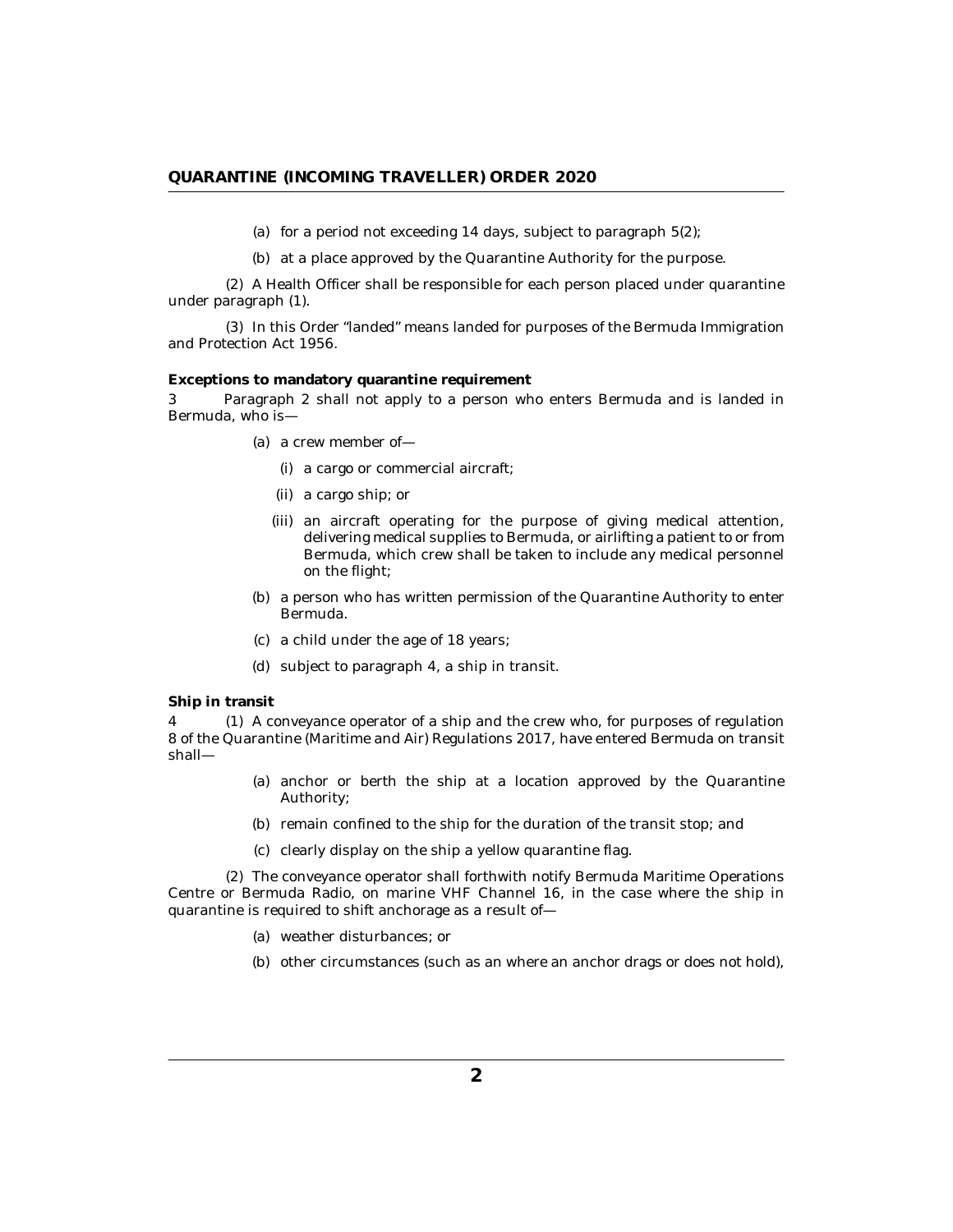<span id="page-2-0"></span>and the Bermuda Maritime Operations Centre shall advise the Quarantine Authority and direct the ship in accordance with any additional requirements the Quarantine Authority may impose.

The conveyance operator who, for purposes of the ship and crew, needs to take (3) on fuel, food or water shall notify Bermuda Maritime Operations Centre of the need.

(4) In this paragraph "conveyance operator" has the meaning given in regulation 2 of the Quarantine (Maritime and Air) Regulations 2017.

**Replacement of quarantine with public health supervision, active monitoring or isolation**

5 (1) A person subject to quarantine under regulation 2, may be placed under public health supervision, active monitoring or isolation under the Public Health (COVID 19) Regulations 2020, in the case where a Public Health Officer or medical practitioner determines that such person is suffering from COVID 19.

A person shall be placed under public health supervision, active monitoring or (2) isolation under subparagraph (1) for such additional period as the a Public Health Officer or medical practitioner may determine to be necessary to prevent the person from infecting or contaminating others.

#### **Application of statutory requirements**

Any person who enters Bermuda shall comply with applicable requirements under— 6

- (a) the Quarantine Act 2017, in particular the Quarantine (COVID 19) Order 2020; and
- (b) the Public Health Act 1949, in particular the Public Health (COVID 19) Regulations 2020.

**Duty of Health Officer or Public Health Officer**

A Health Officer or Public Health Officer responsible for a person quarantined or placed in public health supervision, active monitoring or isolation under this Order, shall notify the person as provided under regulation  $12$  of the Public Health (COVID 19) Regulations 2020. 7

### **Avoiding serious risk to public health**

Where a person is placed under public health supervision, active monitoring or isolation for an additional period as provided in paragraph 5 of this Order, such placement of the person must be expressed by the Public Health Officer or medical practitioner to be contingent on the risk of transmission of COVID-19 constituting a serious risk to public health. 8

#### **Offence**

Any person who contravenes the provisions of this Order commits an offence under section 11 of the Quarantine Act 2017. 9